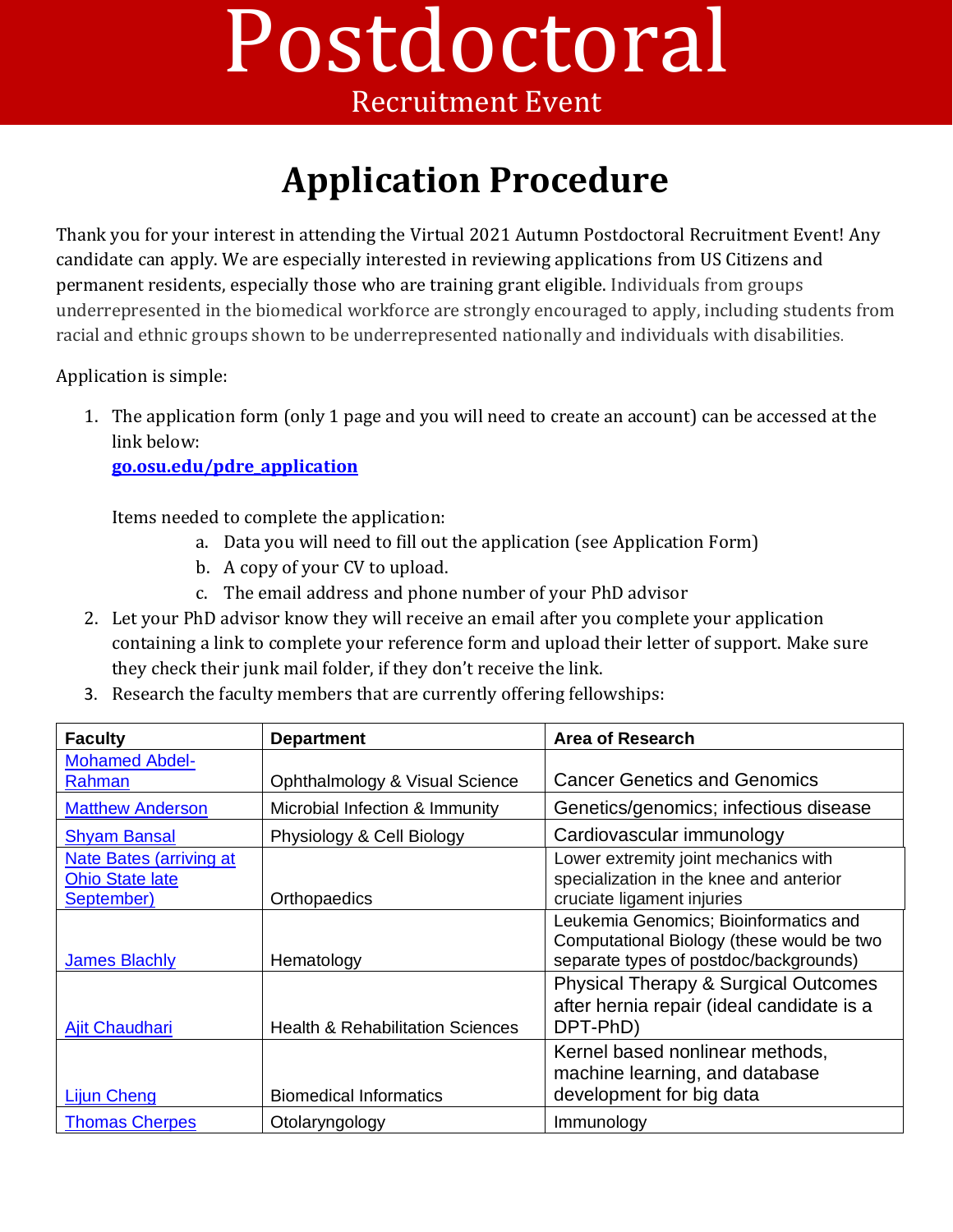|                               |                                             | High Resolution Optical Imaging of the                                        |
|-------------------------------|---------------------------------------------|-------------------------------------------------------------------------------|
| <b>Nathan Doble</b>           | Ophthalmology & Optometry                   | Living Human Eye                                                              |
|                               |                                             | Acute lung injury, pulmonary                                                  |
|                               |                                             | mechanobiology, acute respiratory                                             |
| <b>Joshua Englert</b>         | <b>Internal Medicine</b>                    | distress syndrome                                                             |
| <b>Jay Fournier</b>           | Psychiatry & Behavioral Health              | Affective neuroscience of personality and<br>depression                       |
|                               |                                             | Alzheimer's disease and traumatic brain                                       |
| Hongjun (Harry) Fu            | Neuroscience                                | injury                                                                        |
| <b>Nicholas Funderburg</b>    | <b>Health &amp; Rehabilitation Sciences</b> | Immunology, HIV, cardiology                                                   |
|                               |                                             | Alzheimer's disease, Microglial                                               |
| Jie Gao                       | Neuroscience                                | immunometabolism                                                              |
|                               |                                             | Implementation of a clinical informatics                                      |
|                               | <b>Biomedical Informatics</b>               | tool (implementation science, health                                          |
| <b>Megan Gregory</b>          |                                             | services research, clinical informatics)<br>Regulation of neuronal electrical |
|                               |                                             | signaling and related neurological                                            |
|                               |                                             | diseases and injury, such as mild                                             |
|                               | <b>Biological Chemistry &amp;</b>           | traumatic brain injury, multiple sclerosis                                    |
| <b>Chen Gu</b>                | Pharmacology                                | and Alzheimer's disease.                                                      |
|                               |                                             | Implementation of a clinical informatics                                      |
|                               |                                             | tool (implementation science, health                                          |
| <b>Courtney Hebert</b>        | <b>Biomedical Informatics</b>               | services research, clinical informatics)                                      |
| <b>Zhiwei Hu</b>              | Surgery/Div. Surgical Oncology              | CAR-NK cell, antibody immunotherapy,<br>breast cancer, multiple myeloma       |
|                               |                                             | Understanding coagulation signaling in                                        |
|                               |                                             | glomerular cells via the Protease-Activated                                   |
| <b>Bryce Kerlin</b>           | Pediatrics - Hematology                     | Receptor (PAR) family of GPCRs.                                               |
|                               |                                             | Intracellular nucleic acid sensing by                                         |
| <b>Nagaraj Kerur</b>          | Ophthalmology                               | innate immune pathways                                                        |
|                               |                                             | PTSD, Mindfulness, neuroimaging, Neural<br>Mechanisms of Mindfulness-based    |
|                               |                                             | Interventions for Stress, Trauma, and                                         |
| <b>Anthony King</b>           | Psychiatry and Behavioral Health            | <b>PTSD</b>                                                                   |
|                               |                                             | Researching experimental traumatic                                            |
| Olga Kokiko-Cochran           | Neuroscience                                | brain injury, stress, sleep, and<br>inflammation                              |
|                               |                                             | Host pathogen interactions in chronic lung                                    |
| <b>Benjamin Kopp</b>          | Pediatrics                                  | disease                                                                       |
|                               | <b>Biological Chemistry &amp;</b>           | Metabolism, muscle, and intestinal                                            |
| <b>George Kyriazis</b>        | Pharmacology                                | biology, diabetes, obesity                                                    |
| <b>Shan-Liu Lu</b>            | Microbial Infection & Immunity              | Virology and Immunology                                                       |
|                               |                                             | Cytoskeletal protein function and                                             |
| <b>Sakima Smith</b>           | Cardiovascular Medicine                     | excitable cell physiology                                                     |
| <b>Debasish Sundi</b>         | Urology                                     | Cancer Immunology                                                             |
| <b>Rodolfo Vicetti Miguel</b> | Otolaryngology                              | Immunology                                                                    |
| <b>Haitao Wen</b>             | Microbial Infection & Immunity              | Innate immunity; Immunometabolism                                             |